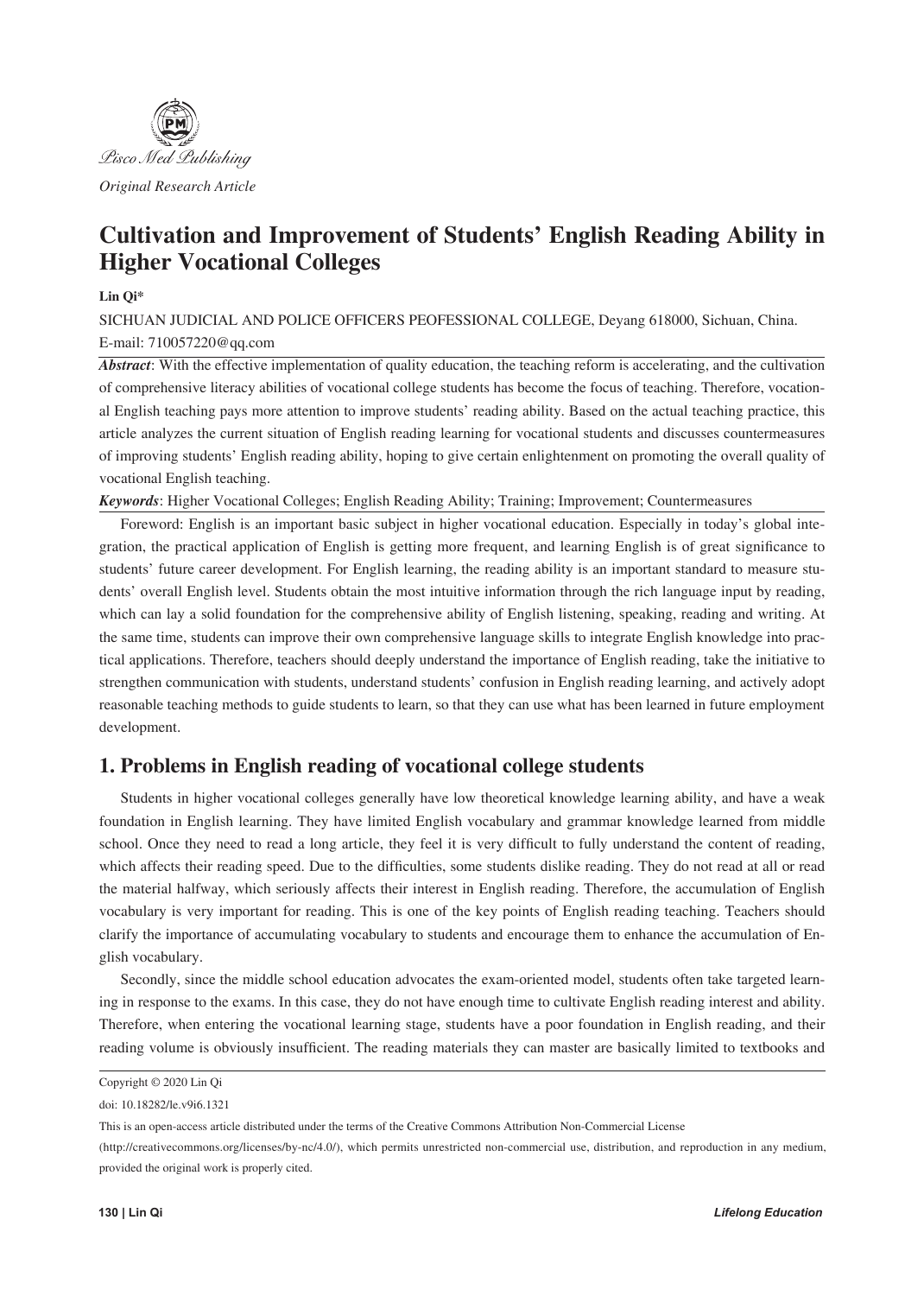test questions. The articles they read are often short and the content is not rich enough. Students lack the English language and cultural background seriously so that it is very likely that they will encounter scenes and slang in reading that affect their understanding of the entire article. Therefore, their reading ability cannot be effectively improved.

In addition, reading habits are also very important for improving English reading ability. Some students have developed some bad reading habits in middle school. They read slowly, read with their fingers, dare not read aloud, like to read repeatedly, and they translate the content into Chinese to understand it. During the reading process, when encounter vocabulary that they don't understand, they habitually look up the dictionary, which makes them have to take a lot of time and effort to read an article. For English reading learning, these are very undesirable bad habits. Based on the essential difference between English and Chinese, there are big discrepancies in grammar, sentence structure, language and cultural background, etc. Only relying on a single word translation to understand the meaning of a sentence is easy to make misinterpreting errors. For some new and unfamiliar words, students should guess the meaning of words through the passage of paragraphs or suffixes to deepen their reading comprehension, because looking up the dictionary is a very limited method and is not conducive to active thinking. It is easy to distract reading attention, which will affect the overall reading progress and efficiency.

## **2. Countermeasures to improve students' English reading ability**

As mentioned above, higher vocational students still have a lot of problems in English reading learning. As the focus of English education, English reading teaching must actively improve and enrich teaching methods to help students improve their English reading ability, which can be realized in the following ways:

#### **2.1 Stimulate students' interest in reading English**

The secret of success lies in interest. With interest as a guide, many things become easier. Once students are interested in reading, their enthusiasm for reading will be effectively mobilized, and their reading ability will naturally improve. Therefore, in actual English reading teaching, teachers should pay attention to stimulate students' reading interest, use modern multimedia teaching technology to create English reading situations for students, enhance the strong atmosphere of teaching, and stimulate students' interest. Teachers should use English during the whole class as long as possible to communicate with students, which can provide students an immersed English communication environment. They can also use vivid and practical English example sentences to enable students to learn in a relaxed atmosphere. At the same time, teachers need to create opportunities for students to practice the language as much as possible, so that students can learn to use English knowledge in specific tasks, such as English reading competitions, English situational conversations, singing English songs, performing English dramas, developing English games and so on. Through this type of teaching model, students can connect the knowledge they have learned to improve their performance and creativity. At the same time, teachers should make students feel the fun of learning English to generate greater interest, therefore, to have stronger learning needs to continue to invest in learning positively. In addition, teachers can often tell students about Western language and cultural knowledge, English jokes and foreign anecdotes, etc., which is also conducive to inspiring students' interest, triggering students' reading motivation, and promoting students' continuous improvement in English reading.

#### **2.2 Increase students' English vocabulary**

The improvement of English reading ability can not be achieved overnight. There are many factors that affect reading ability, such as reading skills, vocabulary, understanding of Western language and cultural background, and students' own mother tongue. For non-English major students, the accumulation of vocabulary is the most critical that the more vocabulary they master, the stronger their reading ability will be. Usually, the lack of certain vocabulary makes it difficult to analyze and understand an article. Therefore, in English reading teaching, teachers should encourage students to increase reading volume, accumulate more vocabularies, expand students' understanding of English vocabulary from the word formation and polysemy, and guide students to expand their learning by reading through the context, the word roots, affixes, etc. to guess the meaning of words and improve reading ability.

#### **2.3 Improve students' discourse analysis ability**